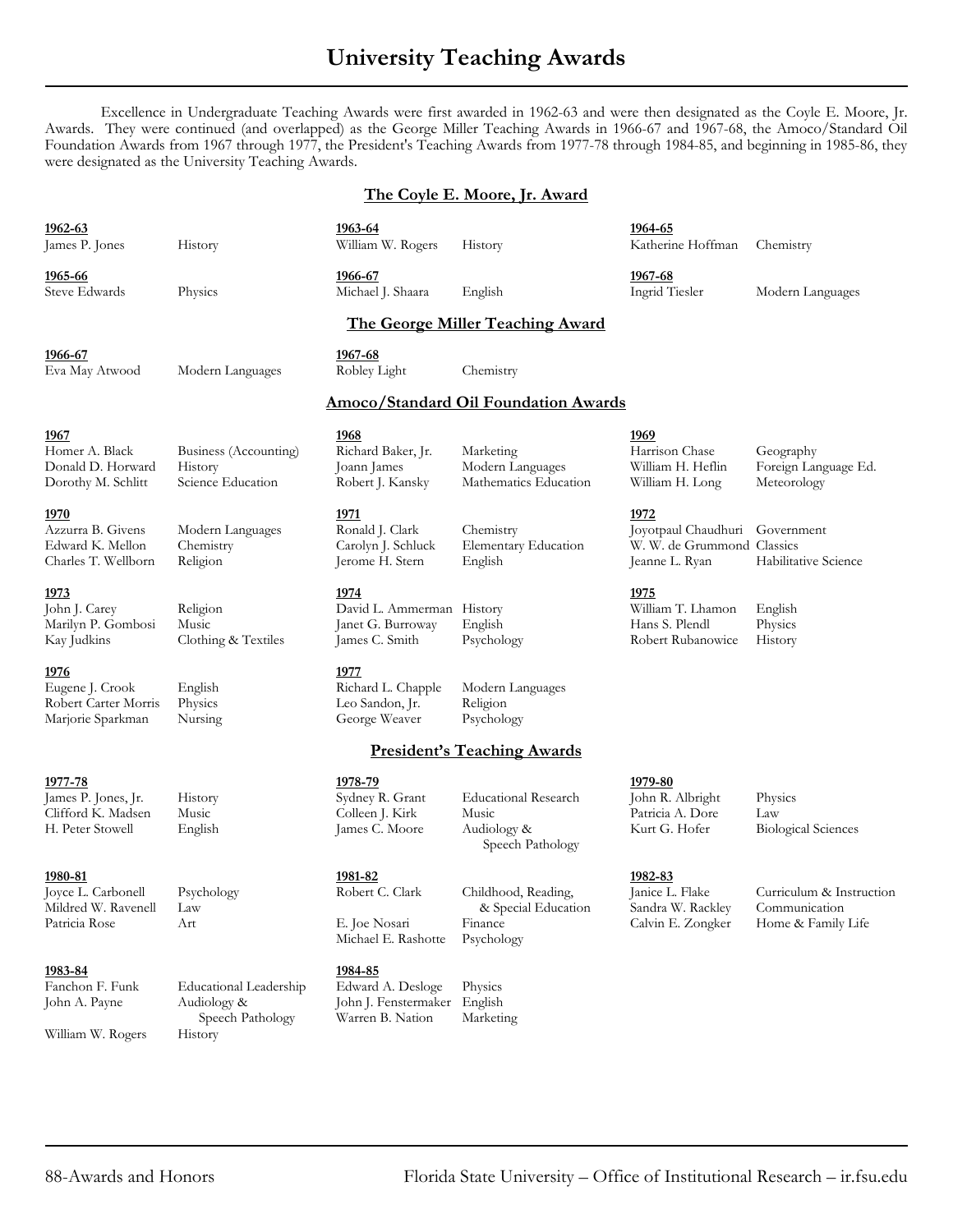For University Teaching Award recipients in 1985-86 to 1993-94, please reference the 2019-20 and earlier versions of the university fact book.

C. Walters-Chapman - Family & Child Sci. George E. Weaver - Psychology David S. Warmath - Neuroscience W. Jeffrey Tatum - Classics Edward Wynot, Jr. - History **1998-99 1999-00 2000-01 2001-02** Winnifred Adolph - Modern Languages Margaret Baldwin - Law Ljubisa Adamovich - Economics H. Glenn Boggs - Risk Mgmt/Insurance<br>1991 - John Ahlquist - Meteorology Carol Batker - English Paolo Aluffi - Mathematics Robert N. B

Michael Blaber - Chemistry Mendy Bishop – English Thomas L. Anderson - Art Education<br>James Brey - Communication George Blakely - Studio Art R. Bruce Bickley, Jr. - English Jonathan Grant - History Donald Hodges - Philosophy Jorge Delva - Social Work James P. Jones - History Joseph McElrath - English Sue Reid - Public Admin. & Policy Thomas S. McCaleb - Economics (Sue Reid - Public Admin. & Policy Thomas S. McCaleb - Economics Pamela Rickless - Philosophy James McLaughlin - Textiles & Co Suzanne Parker - Political Science James Sickinger - Classics Jorge Piekarewicz - Physics Richard Portman - M.P., TV & Rec. Arts Kaisheng Song - Statistics<br>Mark Riley - Physics James Wooland - Mathematics Mark Riley - Physics James Wooland - Mathematics Don E. Schlagenhauf - Economics<br>Douglas Zahn – Statistics Bouglas Zahn – Statistics Bouglas Zahn – Statistics

**2002-03 2003-04 2004-05 2005-06** George Bates - Biological Sciences David Gaitros - Computer Science Pamela Carroll - Middle & Secondary Ed. Allen Bathke - Accounting Nancy Greenbaum - Chemistry Peter Dalton - Philosophy Maxine Jones - History Gary Gary Smith - Finance Daniel Klooster - Geography<br>
Danuta Leszczynska - Civil Engineering Mark Winegardner - English Frank Kowalsky - Music Joseph Owens - Physics (1992) and the Michael Rychlik - Michael Rychlik - Middle & Secondary Ed. (1994) and Pushkala Raman - Marketing (1996) and the Modern Parks - Modern Parks - Modern Parks - Modern Parks - Music - Mode Cristina Rios - Elementary Education Oliver Steinbock - Chem. & Biochemistry Michelle Stebleton - Music Nora Underwood - Music Nora Underwood - Biological Stebleton - Music Nora Underwood - Biological Sciences<br>Frank Vickory - Risk Mgmt/Ins & R.E. Denise Von Glahn - Music

**1994-95 1995-96 1996-97 1997-98** Paolo B. Aluffi - Mathematics H. Glenn Boggs, II - Risk Management Allen W. Bathke, Jr. - Accounting Doris Abood - Nutr., Food & Movement Sci.<br>William J. Cloonan - Modern Languages Judy K. Bowers - Music Annette Blackwelde Valerie J. Conner - History Robert N. Braswell - Industrial Engineering Lynda J. Davis - Dance Michael B. Baren - Music - Music - Music - Music - Music - Music - Music - Music - Music - Music - Music - Music - Music - Musi John A. Degen - Theatre Carol A. Darling - Family & Child Sciences James E. Croft - Music Steven Gey - Law Walter Dick - Educational Research Nancy de Grummond - Classics Virginia P. Green - Ed. Theory & Practice Dean H. Gatzlaff - Risk Management Isaac W. Eberstein - Sociology<br>William R. Jones - Black Studies Ioev F. George - Information & Mgmt Sci. Kathleen M. Erndl - Religion  $\begin{array}{ll}\text{James B. Meyer - Psychology} \end{array} \begin{array}{ll}\text{However 4.11cm}\quad\text{As: 1.1cm}\quad\text{As: 1.1cm}\quad\text{As: 1.1cm}\quad\text{As: 1.1cm}\quad\text{As: 1.1cm}\quad\text{As: 1.1cm}\quad\text{As: 1.1cm}\quad\text{As: 1.1cm}\quad\text{As: 1.1cm}\quad\text{As: 1.1cm}\quad\text{As: 1.1cm}\quad\text{As: 1.1cm}\quad\text{As: 1.1cm}\quad\text{As: 1.1cm}\quad\text{As: 1.1cm}\quad\text$ John D. Neill, III - Accounting Sheila Ortiz-Taylor - English Gregory A. Riccardi - Computer Science William O. Oldson - History Valentina Pichugin - Modern Languages Shridhar Sathe - Nutr., Food & Moveme David Van Winkle - Physics Robert G. Turner - Finance Richard K. Wagner - Psychology - Richard K. Wagner - Psychology - Richard K. Wagner - Psychology - Accounting - Accounting - Accounting - Accounting - Accounting - Acco Erank A. Vickory - Risk Management Virginia G. Walker - Comm. Disorders V. Sambamurthy - Information & Mgmt. Sci.<br>George E. Weaver - Psychology David S. Warmath - Neuroscience W. Jeffrey Tatum - Classics

William J. Cloonan - Modern Languages Judy K. Bowers - Music Annette Blackwelder - Mathematics Jon S. Bailey - Psychology<br>Valerie J. Conner - History Robert N. Braswell - Industrial Engineering Karen M. Burgess - Mathemati Lynda J. Davis - Dance Pamela S. Carroll - Curriculum & Instruction John L. Bryant - Mathematics Marilyn Barger - Civil Engineering<br>1999 - John A. Degen - Theatre Carol A. Darling - Family & Child Sciences James E. Croft -Walter Dick - Educational Research Nancy de Grummond - Classics Thomas Blomberg - Criminology<br>
Dean H. Gatzlaff - Risk Management Isaac W. Eberstein - Sociology Simon C. Capstick - Physics William R. Jones - Black Studies Joey F. George - Information & Mgmt Sci. Kathleen M. Erndl - Religion Roy E. Delp - Music<br>Wallace A. Kennedy - Psychology Larry Gerber - Music Stanley E. Gontarski - English Kenneth A. Doda Stephen Leach - Computer Science Elizabeth Goldsmith - Textiles & Consumer Sci. Richard L. Hagen - Psychology Piotr G. Fajer - Biological Science Jean Graham-Jones - Modern Languages Jeanne Heitmeyer - Textiles & Consumer Sci.<br>Cathy W. Levenson - Nutrition, Food & James J. Hoffman - Management Jean M. Lickson - Theatre Cathy W. Levenson - Nutrition, Food & James J. Hoffman - Management Thomas J. Harrison - Electrical Engineering Mary Ann Moore - Textiles & Consumer Sci. K. Myers-Pietralunga - Interior Design Richard N. Mariscal - Biological Science (8 Policy Studies Bonald A. Nast - Finance (8 Policy Studies Bonald A. Nast - Finance (900 L. Mott -Donald A. Nast - Finance Joe L. Mott - Mathematics Mathematics Bruce Menchetti - Special Education Ian W. McKeague - Statistics John D. Neill, III - Accounting Sheila Ortiz-Taylor - English Gregory A. Riccardi - Computer S Shridhar Sathe - Nutr., Food & Movement Sci. Stefan C. Norrbin - Economics<br>S. Douglass Seaton - Music Jerome Osteryoung - Finance John A. Payne - Communications Joe M. Richardson - History S. Douglass Seaton - Music Jerome Osteryoung - Finance David M. Quadagno - Biological Science Alvin Stauber - Risk Management William Snyder - Educational Leadership Daniel J. Pullen - Classics Paul W. Strait - History **De Witt L. Sumners - Mathematics** Barry Solomon - Communication Robert H. Reeves - Biological Science<br>David Van Winkle - Physics Robert G. Turner - Finance Richard K. Wagner - Psychology Jane L. R

Jon Ahlquist - Meteorology Carol Batker - English Paolo Aluffi - Mathematics Robert N. Braswell - Industrial Engineering Karen Clarke - Music Shannon Burkes - Religion William Cloonan - Modern Languages Scottye Cash - Social Work Betty Dessants - History William Christiansen - Finance Pamela K. Coats - Finance Thomas Cornille - Family & Child Sciences<br>Revin Eastman - Risk Mgmt. & Insurance Allan Clarke - Oceanography Paul D. Cottle - Physics Jodee Kevin Eastman - Risk Mgmt. & Insurance Allan Clarke - Oceanography Paul D. Cottle - Physics Jodee Dorsey - Nutrition, Food & Exer. Sci.<br>Nina Efimov - Modern Languages Billy Close - Criminology Donna J. Crowley - Comm. Diso John Fenstermaker - English Barry Diskin - Risk Mgmt. & Insurance Jean Dangler - Modern Languages Sam Huckaba - Mathematics Raymond Fleming - Modern Languages John Drew - Music John A. Degen - Theatre David F. Johnson - English<br>1991 - John Grant - History Donald Hodges - Philosophy Jorge Delva - Social Work James P. Jones - History Chanta Haywood - English John McMichael - Mathematics Martin K. Foys - English Aaron Feng Lan - Modern Languages Gary Heald - Communication David Macpherson - Economics Elizabeth Goldsmith - Text. & Consumer Sci.<br>
1993 - Robert Marshall - Risk Mgmt. & Insurance Ronald E. Goldsmith - Marketing Larry Isaac - Sociology Robert Marshall - Risk Mgmt. & Insurance Ronald E. Goldsmith - Marketing Mark Messersmith - Art Brenda Jarmon - Social Work Ann Ann Mullis - Family & Child Sciences Ann Madislav Kubik - Music James Orcutt - Sociology<br>Ann - Jay Rayburn - Communication - Patricia Y. Martin - Sociology - Alislaya Prasad - Economics - Ta Frank Johnson - Psychology Jay Rayburn - Communication Patricia Y. Martin - Sociology Kislaya Prasad - Economics Timothy Moerland - Biological Science Samuel Rickless - Philosophy James McLaughlin - Textiles & Consumer Sci. David Whalley - Computer Science William Outlaw, Jr. - Biological Science Martin Schwartz - Chemistry Richard J. Morris - Communication Disorders<br>Suzanne Parker - Political Science James Sickinger - Classics Jorge Piekarewicz - Physics Edward D. Wynot, Jr. - History Mark T. Ziegler – Communication

Albert Barcilon - Meteorology Leigh Edwards - English Michael Buchler - Music Music Jose Blanco - Textiles & Consumer Sci.<br>Ceorge Bates - Biological Sciences David Gaitros - Computer Science Pamela Carroll - Middle & Secon Allen Bathke - Accounting Nancy Greenbaum - Chemistry Peter Dalton - Philosophy William Christiansen - Finance Robert Clark - Elementary Education Larry Isaac - Sociology Kimberly Harris - Hospitality Lance deHaven-Smith - Public Admin.<br>Patrick Dunnigan - Music Victoria-Maria MacDonald - Frank Johnson - Psychology Lise Diez-Arguell Patrick Dunnigan - Music Dunnigan - Patrick Dunnigan - Psychology - Patrick Dunnigan - Music Diez-Arguelles - Management<br>Patrick David Kangas - Religion - Psychology - Kathleen Erndl - Religion Lloyd Epstein - Biological Sciences Ed. Leadership & Policy Studies David Kangas - Religion Kathleen Erndl - Religion<br>1990 - Laurel Fulkerson - Classics Richard Morton - Accounting Martin Kavka - Religion Deborah Floyd - C Elizabeth Jakubowski - Middle & Sec. Ed. Michael Peters - Chemical Engineering Jeffrey Keesecker - Music (& Disability & Disability Services - Music & Disability Services - Music (Burneth Goldsby - Chemistry Gary Smith - F Jean Lickson – Theatre Vickie Lake - El. & Early Childhood Ed. Sally Karioth - Nursing Timothy Logan - Chemistry Cathy Levenson - Nutr., Food & Exer. Sci. Jon Maner - Psychology<br>Bryan Loney - Psychology Steven Mills - Family & Child Sciences Alfred Mele - Philosophy Steven Mills - Family & Child Sciences Michael Meredith - Biological Sciences Dennis Moore - English Anthony Morgan - Dance Maxine Montgomery - English Linda M. Rogers - Mathematics Ricardo Navarro - Interior Design Zeina Schlenoff - Modern Languages David Quadagno - Biological Sciences<br>Matthew Shaftel - Music Arenorm - Arthur Raney - Communication Jayne Standley - Music James Simpson - Industrial Engineering S. Slaveva-Griffin - Classics Kimberly VanWeelden - Music Lisa Wakamiya - Modern Languages<br>Paul Marty - Information Lisa University Lisa Wayte - Nursing Peng Xiong - Physics **Robert Reeves - Biological Sciences** Thomas Wright - Music

Kenneth A. Dodaro - Mathematics Maxine Montgomery - English Christopher Lonigan - Psychology David Kirby - English Victoria MacDonald - Education Foundations

Joyce Carbonell - Women's Studies/Psych. Donna Fletcher - Rec. & Leisure Services James L. Wyatt - Modern Languages

Barbara Allison - Family & Child Sciences Reb Braddock - M.P., TV & Rec. Arts Jon Ahlquist - Meteorology Leslie Aspinwall - Middle & Secondary Ed. Richard Morton - Accounting Martin Kavka - Religion Deborah Floyd - Childhood Ed., Reading Michael Peters - Chemical Engineering Jeffrey Keesecker - Music & Disability Services Danuta Leszczynska - Civil Engineering Mark Winegardner - English Frank Kowalsky - Music Deborah Hasson - Middle & Secondary Ed.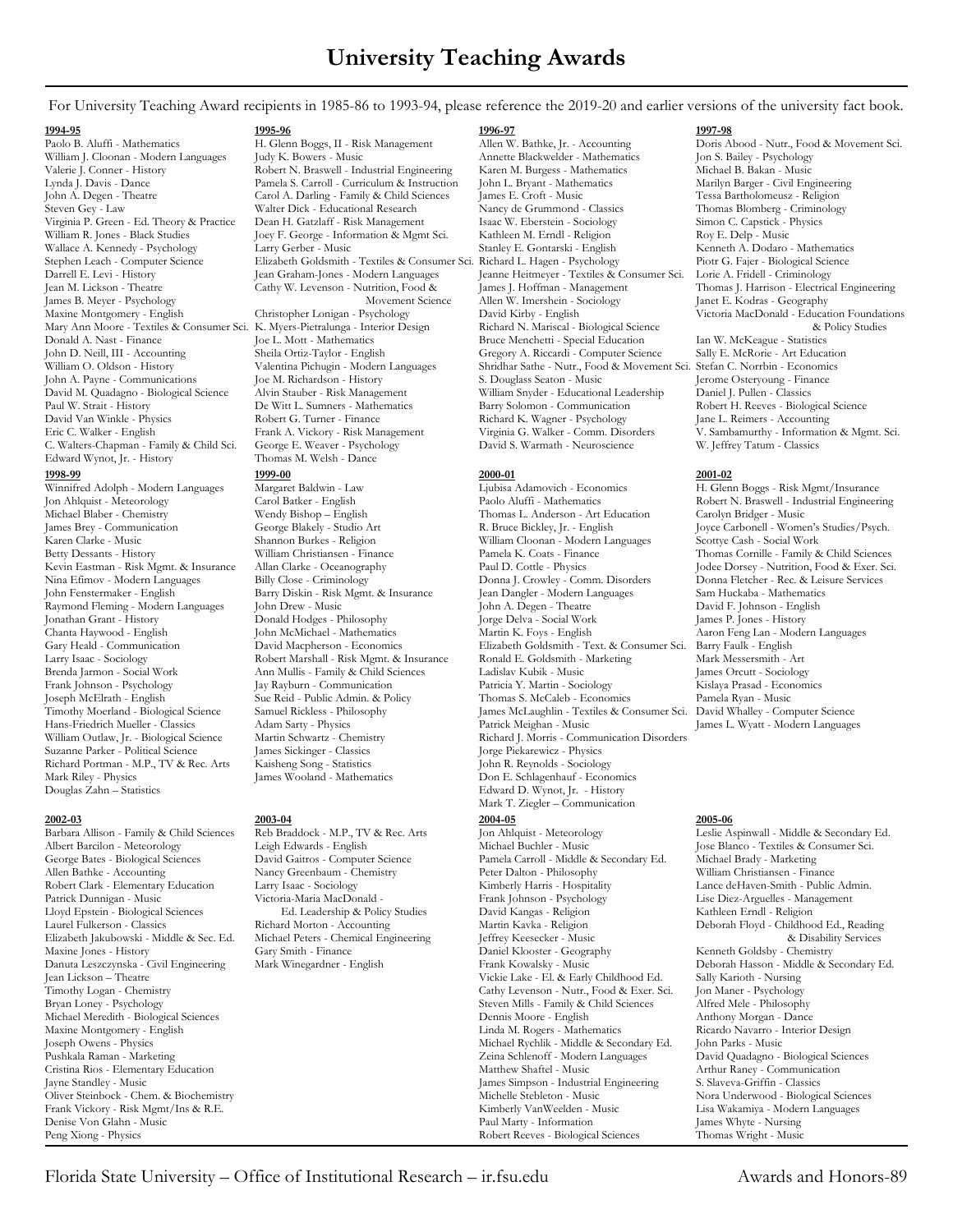### **University Teaching Awards (continued)**

Igor Alabugin - Chemistry & Biochem. Cheryl Beeler - SM, RM & Physical Ed. Allen Bathke - Accounting Bruce Billings - Accounting Bruce Billings - Accounting Bruce Billings - Accounting por Bailey - Psychology Radha Bose - Jon Bailey - Psychology **Franchise Community Community Community** Randy Blass - Management Randy Blass - G. Curtis Bridgeman - Law<br>Rilly Barbour - Panama City Campus Joseph Calhoun - Economics Terence Coonan - Center-Human Billy Barbour - Panama City Campus Joseph Calhoun - Economics Terence Coonan - Center-Human Rights Joyce Carbonell - Psychology Frederick Davis – History Billy Close - Criminology & Criminal Justice Angela Davis - Teacher E<br>19 James Doran - Finance Jerome Cronin - Marketing Jonathan Grant - History Henry Fuelberg - Meteorology Manna Cuchens - Nursing James Jones - History Gregory Dudley - Chemistry & Biochem.<br>2 Michele Garber - Nutr., Food & Exer. Sci. Norma "Jeanne" Dexter - Mgmt, Pan. City Kline - Psychology, PC Ca Michele Garber - Nutr., Food & Exer. Sci. Norma "Jeanne" Dexter - Mgmt, Pan. City Kelley Kline - Psychology, I<br>Elizabeth Goldsmith - Textiles/Cons. Sci. Andrew Epstein - English Amy Koehlinger - Religion Elizabeth Goldsmith - Textiles/Cons. Sci. Andrew Epstein - English Amy Koehlinger - Religion Susan Fiorito - Textiles & Consumer Sci. Andrew Epstein - English Amy Koehlinger - Religion Susan Fiorito - Textiles & Consumer S Bruce Grindal - Anthropology Donna Fletcher - SM, RM & Physical Ed. Marie Krafft - Chemistry & Biochemistry Kathy Froelich - Teacher Edu<br>Evan Jones - Music Marie Kraft - Chemistry & Biochemistry Kathy Froelich - Teacher Ed Evan Jones - Music Music Larry Gerber - Music Victoria Meyer - MP, TV & Recording Arts George Huston - Accounting Arts George Huston - Accounting Arts George Huston - Accounting Steven Gey - Law Tom Miller - Biological Sci Edward Klatt - Medicine Steven Gey - Law Tom Miller - Biological Sciences Carrie Lane - Psychology<br>Child Sciences Frank Gunderson - Music Lynn Panton - Nutrition, Food & Exer. Sci. Timothy Logan - Chemistry & Biochem. Lenore McWey - Family & Child Sciences Frank Gunderson - Music Lynn Panton - Nutrition, Food & Exer. Sci. Timothy Logan - Chemistr<br>Donna Nudd - Communication Sandra Halvorson - Commun., Pan. City Mark Pietralunga - Modern Donna Nudd - Communication Sandra Halvorson - Commun., Pan. City Mark Pietralunga - Modern Jorge Piekarewicz - Physics Monica Hurdal - Mathematics John Reynolds - Sociology Jorge Piekarewicz - Physics Monica Hurdal - Mathematics John Reynolds - Sociology David McNaughton - Philosophy Susan Porterfield - Nursing Alexander Jimenez - Music Cristina Rios - Teacher Ed., PC Campus Vincent Mikkelsen - History Mark Riley - Physics Darrin McMahon - History David Rowell - Theatre Pamela Robbins - History Jeff Patterson - Accounting Eugene Ryerson - Medicine Pamela Robbins - History Jeff Patterson - Accounting Bugene Ryerson - Medicine Brahim Randeree - Library & Info. Stds.<br>26 Deana Rohlinger - Sociology Carolyn Piazza - Childhood Ed., Reading Shridhar Sathe – Nutr., Food & E Lisa Scott - Communication Disorders & Disability Services Annette Schwabe - Sociology Chris Schatschneider - Psychology Julie Stierwalt - Communication Disorders Nat Stern - Law Kathryn Tillman - Sociology Robert Wagoner - Dance Thomas Welsh - Dance Denise Tucker - Nursing Molly Wasko - Mgmt. Information Systems Susan Wood - Middle & Secondary Ed. William Woodyard - RM, RE & Bus. Law Kaifeng Yang - Public Administration Mark Zeigler - Communication

**2010-11 2011-12 2012-13 2013-14** Jon Ahlquist - Earth, Ocean & Atmos. Sci. Alexander Aviña - History Jennifer Atkins - School of Dance Joseph Neil Abell - Social Work Margaret Ashmore - Social Work Jason Barabas - Political Science Michael Buchler - College of Music Allen Blay - Accounting<br>1990- Deborah Bish - Music R. Blackwell-Flanagan - Ed Leadership Eric Coleman - Political Science Deborah Bish - Music R. Blackwell-Flanagan - Ed Leadership Eric Coleman - Political Science Judy Bowers - College of Music Robin Craig - Law Joab Corey - Economics James Dever - Management Angela Davis - Teacher Education<br>2 Ming Cui - Family & Child Sciences Barbara Cottrell - College of Nursing Roberto Fernandez - Modern Languages William Dew Kristie Fleckenstein - English John Dorsey - Chemistry & Biochemistry Laurel Fulkerson - Classics Andrew Epstein - English<br>1997 - Lora Holcombe - Economics Patrick Dunnigan - College of Music Adam Gaiser - Religion Read Ga David F. Johnson - English Gregory Erickson - Biological Science Michele Garber – Nutr., Food & Exer. Sci. Ishkhan Grigorian - Mathematics<br>Mark Kearley - Chemistry & Biochemistry Kevin Fenton - College of Music Young-Suk K Mark Kearley - Chemistry & Biochemistry Kevin Fenton - College of Music Young-Suk Kim - Teacher Education Monica Hurdal - Mathematics Steven Kelly - Music Timothy Glenn - School of Dance Eric Klassen - Mathematics Lynn Jones - Art History Murray Krantz - Family & Child Sciences Gerrie Houlihan - School of Dance David Landau - College of Law Sandra Lewis - Teacher Education Mark Licht - Psychology Meil Jumonville - History Alfred Mele - Philosophy Andrei Malaev - Theatre<br>19 Mark - Dennis Moore - English Donna Nudd - Communication - Dennis Moore - Andrei Malaev - Donna Nudd - Communication Daniel Maier-Katkin - Criminology David Kirby - English Dennis Moore - English Dennis Moore - English Rick McCullough - Dance Okenwa Okoli - Industrial Engineering Richard Morris - Comm. Sci. & Disorders Jill Pable - Interior Design Pamela Robbins - History Amy Polick - Psychology, PC Campus Mark Pietralunga - Modern Languages Zeina Schlenoff - Modern Languages Robert Romanchuk - Modern Languages Nancy Rogers - College of Music Arthur Raney - Communication Michael Shatruk - Chemistry & Biochem. Lisa Scott - Comm. Science & Disorders Jonathan Sheppard – History Pelge Swanson - Teacher Education Holly Sudano - Accounting Katie Showman - Economics Stephen Tripodi - Social Work Lisa Waxman - Interior Design Phyllis Underwood - Teacher Education James Tull - Earth, Ocean & Atmos. Sci. Lisa Weinberg - Sociology Jeanne Wanzek - Teacher Education James Tull - Earth, Ocean & Atmos. Sci.<br>Shelbie Witte - Teacher Education

Shawn Bayern - Law Bruce Billings - Accounting Whitney Bendeck - International Affairs Samer Al-Saber - School of Theatre<br>Billy Close - Criminology & Crim. Justice Nicholas Bonesteel – Physics Anthony Ciarlariello - Motion Billy Close - Criminology & Crim. Justice Nicholas Bonesteel – Physics<br>
Jonathan Dennis - Biological Science Joseph Calhoun - Economics Kaifeng Yang - Public Admin. & Policy

**2006-07 2007-08 2008-09 2009-10** Doris Abood - Nutrition, Food & Exer. Sci. Paolo Aluffi - Mathematics Natalya Baldyga - Theatre Michael Bakan - Music<br>1901 - Alabugin - Chemistry & Biochem. Cheryl Beeler - SM, RM & Physical Ed. Allen Bathke - Accounting B James Doran - Finance (Jerome Cronin - Marketing Jonathan Grant - History Katharine Davis - Teacher Education, PC<br>1991 - Henry Fuelberg - Meteorology (Nanna Cuchens - Nursing James Jones - History (Gregory Dudley - Chemist Susan Wood - Muslim Woodyard - RM, RE & Bus. Law

Reb Braddock - Motion Picture Arts Patrick Dunnigan - College of Music Eric Wiedegreen - Interior Design Thomas Welsh - School of Dance

Jonathan Dennis - Biological Science Joseph Calhoun - Economics Ronald Doel - History Randy Blass - Management Henry Fuelberg - Earth, Ocean & Atmos. Sci Munir Humayun - EOAS Lucas Hopkins - Marketing John Dorsey - Chemistry & Biochemistry Jonathan Grant - History James Justus - Philosophy Mark Kearly - Chemistry & Biochemistry<br>19 - Lydia Hanks - Hospitality Administration Laura Keller - Biological Science David Kirby - English Lydia Hanks - Hospitality Administration Laura Keller - Biological Science David Kirby - English Mary Frances Hanline - Teacher Education Robinson Herrera - History Christine Koontz - School of Information Leonard LaPointe Orenda Johnson - Psychology Nathaniel Line - Hospitality Admin. David Markell - Law Alexander Jiménez - College of Music Aline Kalbian - Religion Mallory Lucier-Greer - Family & Child Sci. Jason Maurer - Motion Pickure Arts Dale Jordan - Civil Engineering Martin Mende - Marketing Rick McCullough - Dance Kaitlin Lansford - Comm. Sci. & Disorders John Myers - School of Teacher Education Lenore McWey - Family & Child Sciences Maxine Montgomery - English M. Nair-Collins - Behavioral Sci. & Social Med. Katherine Mooney - History Antje Muntendam - Modern Takemichi Okui - Physics Stephen Paris - Mathematics Jeremiah Murphy - Physics Thomas Miller - Biological Science Takemichi Okui - Physics Stephen Paris - Mathematics Jeremiah Murphy - Physics<br>Tene Padavic - Sociology Jennifer Proffitt - School of Communication Spencer Pierce - Accounting Justin Sevi Irene Padavic - Sociology Jennifer Proffitt - School of Communication Spencer Pierce - Accounting Justin Sevier - College of La<br>Jeff Paterson - Accounting Marlo Ransdell - Interior Arch. & Design Ebrahim Randeree - Informa Marlo Ransdell - Interior Arch. & Design - Accounting Randeree - Information - Iohn Reynolds - Sociology - Accounting Linda Schrader - Educational Leadership Steven Ramsier - Statistics John Reynolds - Sociology Linda Schrader - Educational Leadership Phyllis Underwood - Teacher Education<br>Deana Rohlinger - Sociology Timothy Stover - Classics Mark Spottswood - Law Lisa Waxman - Deana Rohlinger - Sociology Timothy Stover - Classics Mark Spottswood - Law Lisa Waxman - Interior Design Brian Stults - Criminology and Crim. Justice Miles Taylor - Sociology John Taylor - Industrial Engineering Melina Vastola - Computer Science<br>Kathryn Tilman - Sociology Geoffrey Thomas - Anthropology Kathleen Yancey – English Geoffrey Thomas - Anthropology<br>Mary Ziegler - College of Law

Deana Rohlinger - Sociology Carolyn Piazza - Childhood Ed., Reading Shridhar Sathe – Nutr., Food & Exer. Sci. Allen Romano - Classics Patricia Spears - Biological Science

Timothy Parrish - English William Parker - Earth, Ocean & Atmos. Sci. Pamela Robbins - History Amy Polick - Psychology. PC Campus James Wooland – Mathematics<br>2016-17 **2014-15 2015-16 2016-17 2017-18**

Ming Cui - Family & Child Sciences Barbara Cottrell - College of Nursing Roberto Fernandez - Modern Languages William Dewar - Earth, Ocean & Atmos. Sci<br>Ristie Fleckenstein - English John Dorsey - Chemistry & Biochemistry L Kelley Kline - Psychology (Panama City) Rick McCullough - Dance Okenwa Okoli - Industrial Engineering Richard Morris - Comm. Sci. & Disorders Michael Ormsbee - Nutr, Food & Exer Sci.<br>Brian G. Miller - Chemistry & Biochemistry Timothy Parrish - English William Pa Julie Stierwalt - Comm. Science & Disorders<br>Jennifer Wells - English

Emily DuVal - Biological Science Anne Coldiron - English Gregory Erickson - Biological Science Christy Chatmon - College of Comm. & Info. Leigh Edwards - English George "Bob" Garner - ESIS Debra Fadool - Biological Science Russell Clayton – School of Communication Vanessa Dennen - Ed. Psych. & Learning Sys. Kenan Fishburne - Interior Design Susan Hellstrom - Arts and Sciences Melissa Hanson - Law Bridget DePrince - Chemistry & Biochemistry<br>Henry Fuelberg - Earth, Ocean & Atmos. Sci Munir Humayun - EOAS Lucas Hopkins - Marketi Robinson Herrera - School of Information Leonard LaPointe - Comm. Sci. & Disorders Kenneth Hanson - Chemistry & Biochemistry Nathaniel Line - Hospitality Admin. David Markell - Law Alexander Jiménez - College of Music Raphael Kampmann - Civil Engineering Martin Mende - Marketing Rick McCullough - Dance Justin Kennemur - Chemistry & Biochemistry<br>Kaitlin Lansford - Comm. Sci. & Disorders John Myers - School of Teacher Education Lenore McW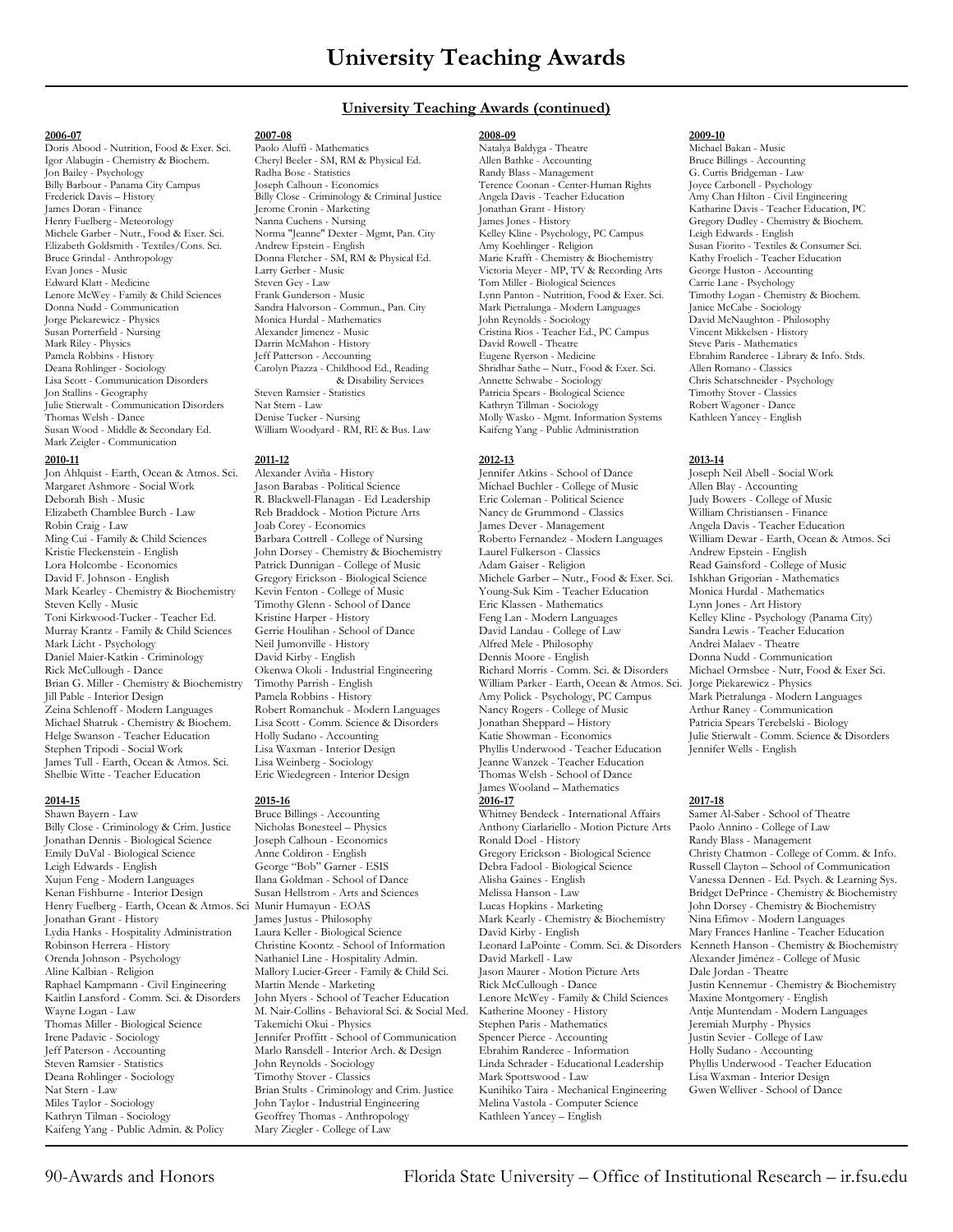### **University Teaching Awards (continued)**

### **2018-19 2019-20 2020-21**

Brian G. Miller - Chemistry & Biochemistry Jessica H. Clark - Classics John Bastin - Physician Assistant Physician Assistant Physician Assistant Physician Assistant Physician Assistant Physician Assistant Physician Assista Michael Roper - Chemistry & Biochemistry Jennifer Grill - Intensi<br>Michael Neal - English Debra Hale - Theatre Elizabeth Coggeshall - Modern Languages Leah Hollingsworth - Mathematics Scott Burgess - Biological Science Birgit Maier-Katkin - Modern Languages Yuko Hori - Physics<br>Adam Gaiser - Religion Shalay Jackson - Social Work Landon Mauler - Accounting Nari Jeter - Family & Child Sciences Jonathan Dennis - Biological Science Darren Brooks - Management Orenda Johnson - Psychology Adam Dewan - Psychology Paul Marty - Information Ayesha Khurshid - Ed. Leadership & Policy Benjamin Dodds - History Angela Davis - Teacher Education Tanu Kohli Bagwe - Ctr. For Global Eng. Emily DuVal - Biological Science Adam Jolles - Art History Kaitlin Lansford - Comm. Sci. & Disorders Steven Webber - Art History Marcia Marcia Marcia - Comm. Sci. & Disorders Kristen Greene - Family & Child Sciences Steve Marks - Biological Science Amy Huber - Interior Design Michele Garber - Nutr., Food & Exer. Sci. Chad Marzen - Risk Mgmt/Insurance Lynn Jones - Art History Benjamin Smith - Phy. Assist. Prac. Keithen Mathis - Social Work Brittany Kraft - Biological Science Robert Tomko - Phy. Assist. Prac. Catherine McClive - History Carla Laroche - Law<br>Ronald Honn - Motion Picture Arts Jason Pappas - Sport Management Michelle Laurents - Communication Ronald Honn - Motion Picture Arts Jason Pappas - Sport Management Michelle Laurents - Commun<br>Marcía Porter - Music Jorge Piekarewicz - Physics Radha Modi - Social Sciences Bruce Manciagli - Social Sciences Laura Reina - Physics Lisa Munson - Sociology Lisa Munson - Sociology Angela Sehgal - Nutr., Food & Exercise Sci. Kathleen Prantil - Modern Languages Miranda Waggoner - Sociology Angela Sehgal - Nutr., Food & Exercise Sci. Kathleen Prantil - Modern Languages

Penelope Kirby - Mathematics

Andrew Syder - Motion Picture Arts<br>Shannon Trem Thomas - Music

Jillian Turanovic - Crim. & Crim. Justice

Allison Wing - Earth, Ocean & Atmos. Sci.

Austin Mast - Biological Science Cameron Beatty - Ed. Leadership & Policy Marisa Agama - Inter. Medical Sciences Ken Armstrong - Bus. Anal., Info. Sys. & Supply. Nora Underwood - Biological Science Sindy Chapa - Communication Erdem Bangi - Biological Science Debra Hale - Theatre German - Muslim Benavidez - Music Leah Hollingsworth - Mathematics Scott Burgess - Biological Science Shalay Jackson - Social Work Marie Charrel Dennis - Biological Science<br> Nari Jeter - Family & Child Sciences Jonathan Dennis - Biological Science Maria Mendoza - Teacher Education David Landau - Law Katie Flanagan - Sport Management Marcia Mardis - Comm. Sci. & Disorders Kristen Guynes - Comm. Sci. & Disorders Steve Marks - Biological Science Amy Huber - Interior Design Jorge Piekarewicz - Physics Radha Modi - Social Sciences<br>Laura Reina - Physics Radha Modi - Sociology Jenna Scott - Family and Child Sci.<br>Michelle Stebleton - Music Diana Williams - Psychology Cynthia Wilson - Family and Child Sci. Mark Winegardner - English